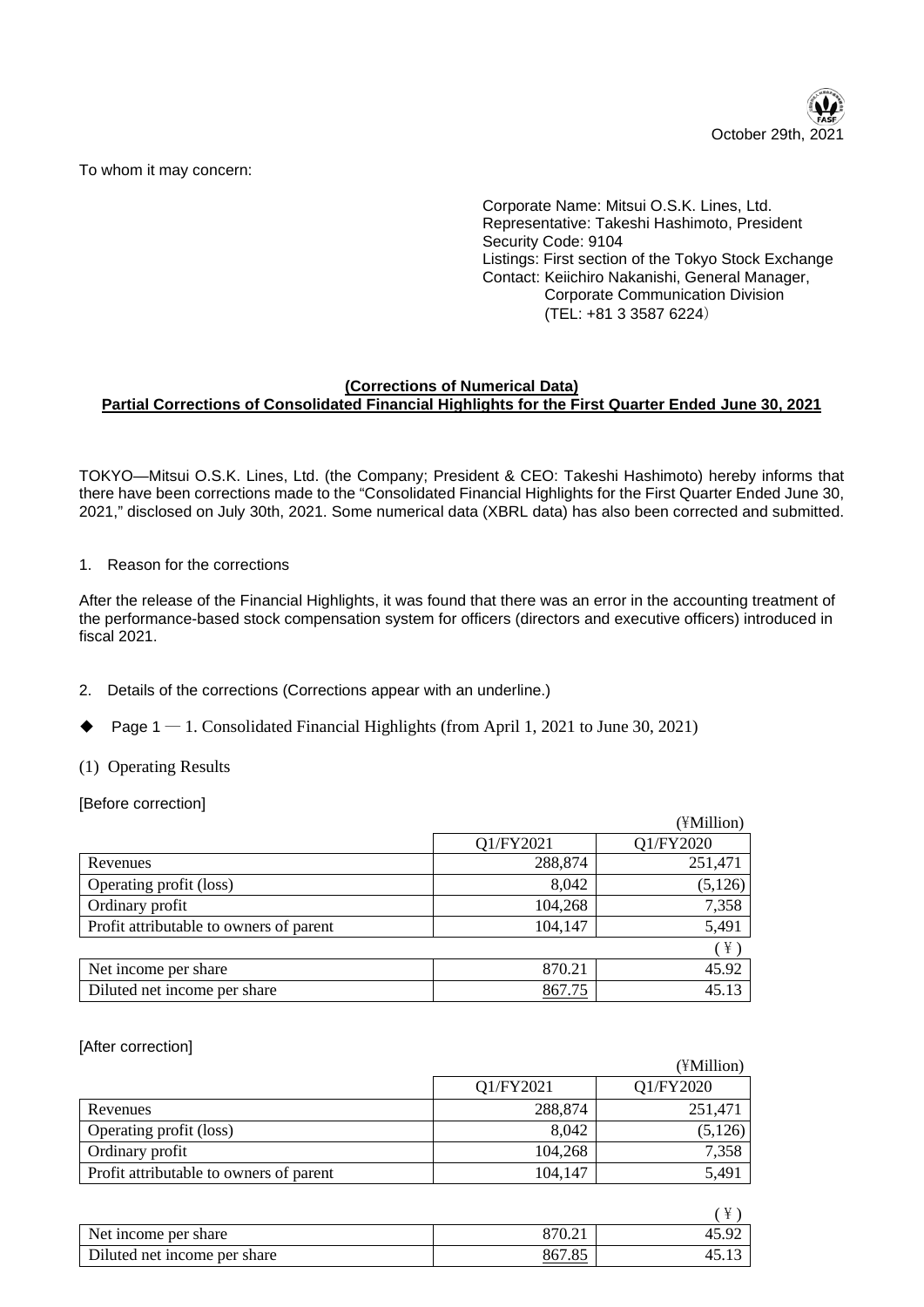## (2) Financial Position

[Before correction]

|                                     |           | (¥Million)    |
|-------------------------------------|-----------|---------------|
|                                     | O1/FY2021 | <b>FY2020</b> |
| Total assets                        | 2,217,926 | 2,095,559     |
| Total net assets                    | 827,625   | 699,150       |
| Shareholders' equity / Total assets | 31.7%     | 27.6%         |

[After correction]

|                                     |           | (¥Million)    |
|-------------------------------------|-----------|---------------|
|                                     | O1/FY2021 | <b>FY2020</b> |
| Total assets                        | 2,217,926 | 2,095,559     |
| Total net assets                    | 827,605   | 699.150       |
| Shareholders' equity / Total assets | 31.7%     | 27.6%         |

# $\blacklozenge$  Page 10 — 6. Consolidated Financial Statements

# (1) Consolidated Balance Sheets

### [Before correction]

|                                                                         | As of March 31, 2021 | As of June 30, 2021 |
|-------------------------------------------------------------------------|----------------------|---------------------|
| Liabilities                                                             |                      |                     |
| <b>Current liabilities</b>                                              |                      |                     |
| Trade payables                                                          | 73,019               | 77,095              |
| Short-term bonds                                                        | 17,800               | 5,000               |
| Short-term bank loans                                                   | 166,879              | 153,182             |
| Commercial papers                                                       | 40,000               | 30,000              |
| Accrued income taxes                                                    | 4,119                | 2,955               |
| Advances received                                                       | 31,762               |                     |
| <b>Contract liabilities</b>                                             |                      | 19,701              |
| Allowance for bonuses                                                   | 4,962                | 3,415               |
| Other current liabilities                                               | 79,030               | 72,093              |
| <b>Total current liabilities</b>                                        | 417,574              | 363,443             |
| <b>Fixed liabilities</b>                                                |                      |                     |
| <b>Bonds</b>                                                            | 163,200              | 208,200             |
| Long-term bank loans                                                    | 623,006              | 626,443             |
| Lease obligations                                                       | 14,059               | 18,167              |
| Deferred tax liabilities                                                | 65,172               | 64,873              |
| Net defined benefit liabilities                                         | 9,245                | 9,304               |
| Allowance for directors' and corporate<br>auditors' retirement benefits | 1,645                | 1,424               |
| Reserve for periodic drydocking                                         | 15,219               | 18,180              |
| Other fixed liabilities                                                 | 87,286               | 80,263              |
| <b>Total fixed liabilities</b>                                          | 978,834              | 1,026,857           |
| <b>Total liabilities</b>                                                | 1,396,409            | 1,390,301           |
| Net assets                                                              |                      |                     |
| Owners' equity                                                          |                      |                     |
| Common stock                                                            | 65,400               | 65,400              |
| Capital surplus                                                         | 45,351               | 45,351              |
| Retained earnings                                                       | 435,589              | 523,622             |
| Treasury stock                                                          | (6,515)              | (5,576)             |
| Total owners' equity                                                    | 539,825              | 628,797             |

(¥Million)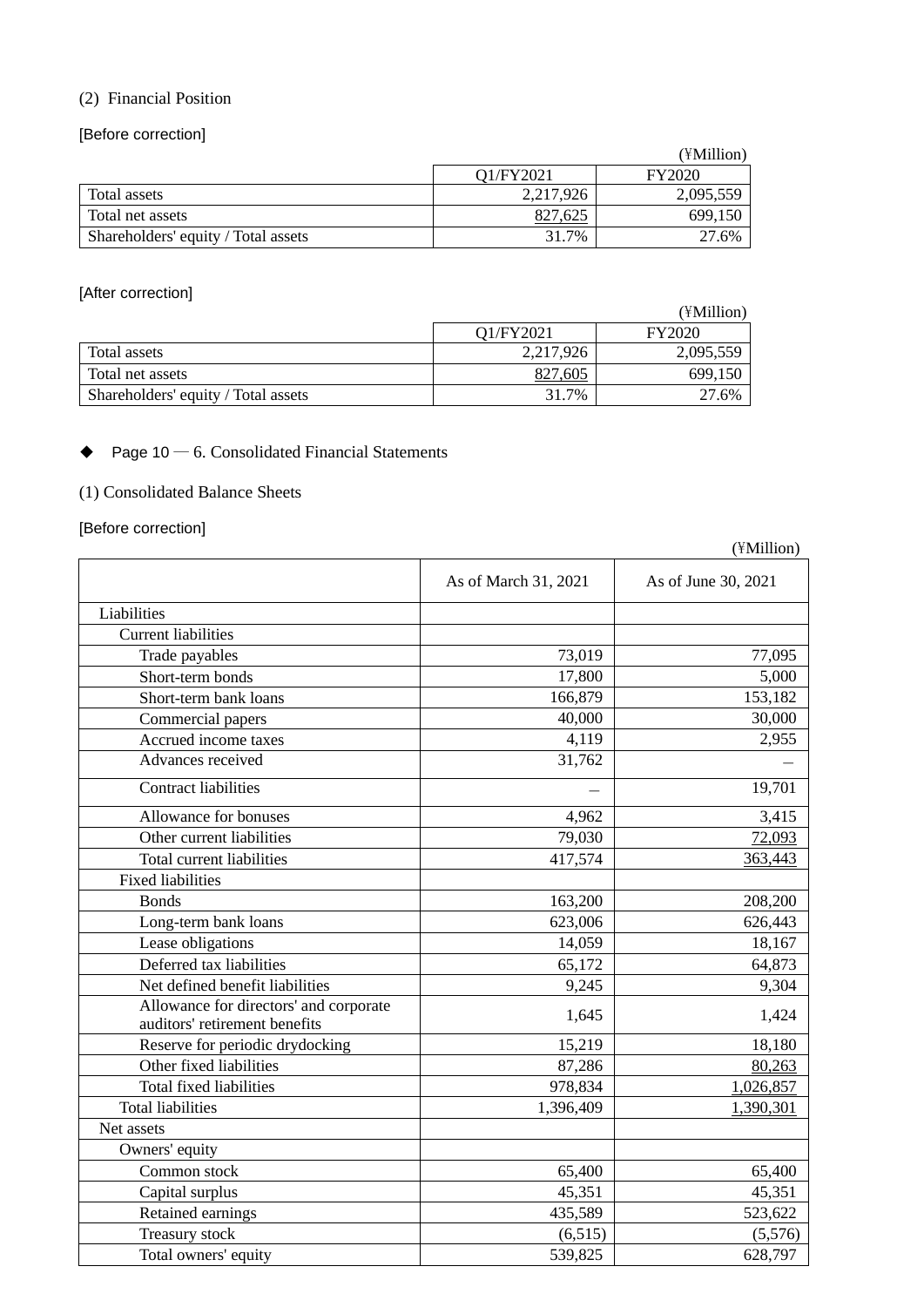| Accumulated other comprehensive income                                    |           |            |
|---------------------------------------------------------------------------|-----------|------------|
| Unrealized holding gains on available-<br>for-sale securities, net of tax | 29,917    | 28,178     |
| Unrealized gains on hedging derivatives,<br>net of tax                    | 5,150     | 20,235     |
| Foreign currency translation adjustments                                  | (4, 653)  | 19,650     |
| Remeasurements of defined benefit<br>plans, net of tax                    | 7,541     | 7,228      |
| Total accumulated other comprehensive<br>income                           | 37,956    | 75,291     |
| Share subscription rights                                                 |           | <u> 19</u> |
| Share option                                                              | 1,347     | 1,094      |
| Non-controlling interests                                                 | 120,020   | 122,421    |
| Total net assets                                                          | 699,150   | 827,625    |
| Total liabilities and net assets                                          | 2,095,559 | 2,217,926  |

# [After correction]

|                                                                           |                      | $(11$ vinnon)       |
|---------------------------------------------------------------------------|----------------------|---------------------|
|                                                                           | As of March 31, 2021 | As of June 30, 2021 |
| Liabilities                                                               |                      |                     |
| <b>Current liabilities</b>                                                |                      |                     |
| Trade payables                                                            | 73,019               | 77,095              |
| Short-term bonds                                                          | 17,800               | 5,000               |
| Short-term bank loans                                                     | 166,879              | 153,182             |
| Commercial papers                                                         | 40,000               | 30,000              |
| Accrued income taxes                                                      | 4,119                | 2,955               |
| Advances received                                                         | 31,762               |                     |
| Contract liabilities                                                      |                      | 19,701              |
| Allowance for bonuses                                                     | 4,962                | 3,415               |
| Other current liabilities                                                 | 79,030               | 72,068              |
| Total current liabilities                                                 | 417,574              | 363,419             |
| <b>Fixed liabilities</b>                                                  |                      |                     |
| <b>Bonds</b>                                                              | 163,200              | 208,200             |
| Long-term bank loans                                                      | 623,006              | 626,443             |
| Lease obligations                                                         | 14,059               | 18,167              |
| Deferred tax liabilities                                                  | 65,172               | 64,873              |
| Net defined benefit liabilities                                           | 9,245                | 9,304               |
| Allowance for directors' and corporate                                    | 1,645                | 1,424               |
| auditors' retirement benefits                                             |                      |                     |
| Reserve for periodic drydocking                                           | 15,219               | 18,180              |
| Other fixed liabilities                                                   | 87,286               | 80,307              |
| Total fixed liabilities                                                   | 978,834              | 1,026,901           |
| <b>Total liabilities</b>                                                  | 1,396,409            | 1,390,321           |
| Net assets                                                                |                      |                     |
| Owners' equity                                                            |                      |                     |
| Common stock                                                              | 65,400               | 65,400              |
| Capital surplus                                                           | 45,351               | 45,351              |
| Retained earnings                                                         | 435,589              | 523,622             |
| Treasury stock                                                            | (6,515)              | (5,576)             |
| Total owners' equity                                                      | 539,825              | 628,797             |
| Accumulated other comprehensive income                                    |                      |                     |
| Unrealized holding gains on available-<br>for-sale securities, net of tax | 29,917               | 28,178              |
| Unrealized gains on hedging derivatives,<br>net of tax                    | 5,150                | 20,235              |

 $(\text{WMillion})$